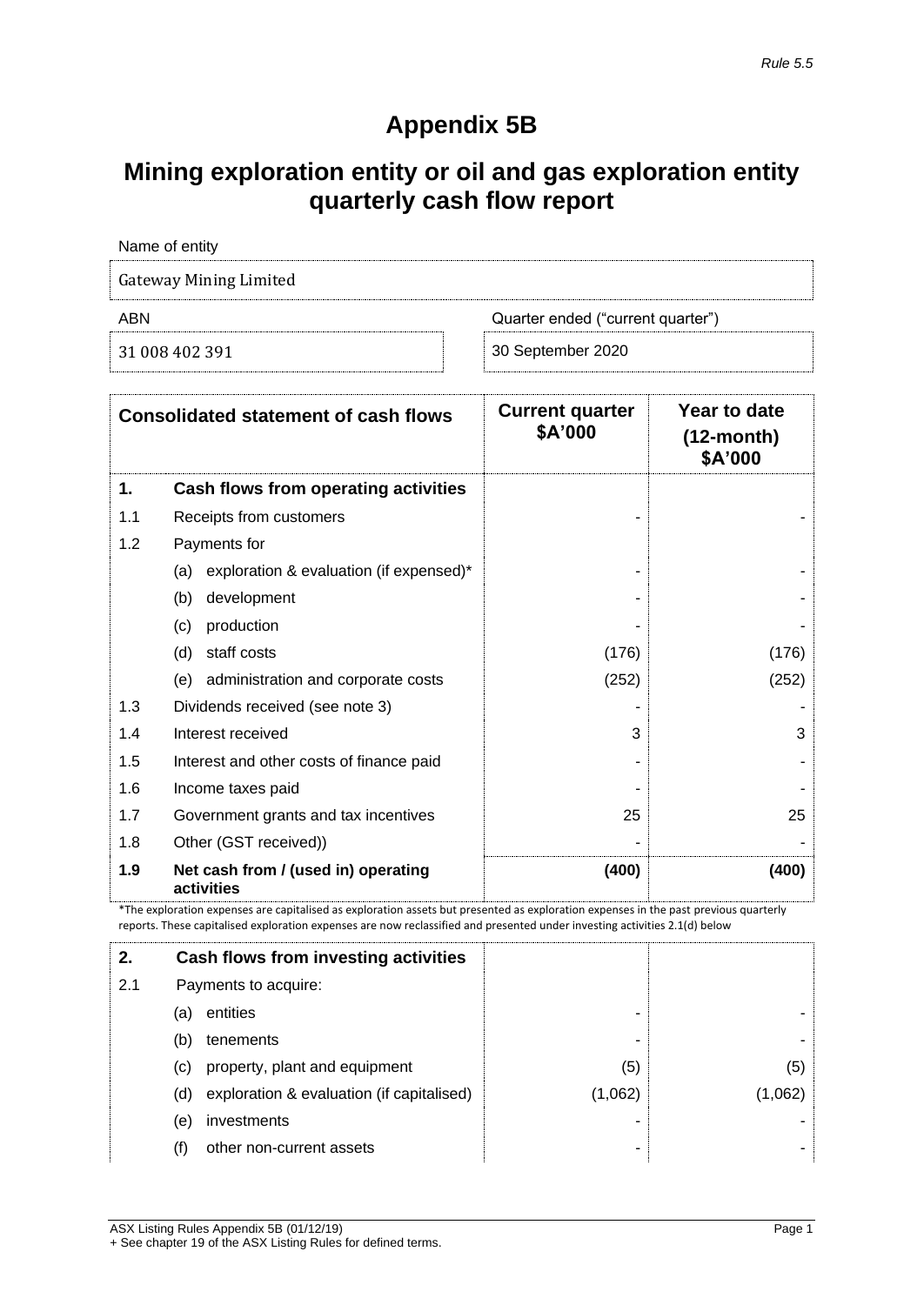|     | <b>Consolidated statement of cash flows</b>       | <b>Current quarter</b><br>\$A'000 | Year to date<br>$(12$ -month $)$<br>\$A'000 |
|-----|---------------------------------------------------|-----------------------------------|---------------------------------------------|
| 2.2 | Proceeds from the disposal of:                    |                                   |                                             |
|     | entities<br>(a)                                   |                                   |                                             |
|     | (b)<br>tenements                                  |                                   |                                             |
|     | property, plant and equipment<br>(c)              |                                   |                                             |
|     | (d)<br>investments                                |                                   |                                             |
|     | other non-current assets<br>(e)                   |                                   |                                             |
| 2.3 | Cash flows from loans to other entities           |                                   |                                             |
| 2.4 | Dividends received (see note 3)                   |                                   |                                             |
| 2.5 | Other (provide details if material)               |                                   |                                             |
| 2.6 | Net cash from / (used in) investing<br>activities | (1,067)                           | (1,067)                                     |

| 3.   | Cash flows from financing activities                                                       |       |       |
|------|--------------------------------------------------------------------------------------------|-------|-------|
| 3.1  | Proceeds from issues of equity securities<br>(excluding convertible debt securities)       | 9,000 | 9,000 |
| 3.2  | Proceeds from issue of convertible debt<br>securities                                      |       |       |
| 3.3  | Proceeds from exercise of options                                                          |       |       |
| 3.4  | Transaction costs related to issues of equity<br>securities or convertible debt securities | (455) | (455) |
| 3.5  | Proceeds from borrowings                                                                   |       |       |
| 3.6  | Repayment of borrowings                                                                    |       |       |
| 3.7  | Transaction costs related to loans and<br>borrowings                                       |       |       |
| 3.8  | Dividends paid                                                                             |       |       |
| 3.9  | Equity received in advance                                                                 |       |       |
| 3.10 | Net cash from / (used in) financing<br>activities                                          | 8,545 | 8,545 |

|     | Net increase / (decrease) in cash and<br>cash equivalents for the period |         |         |
|-----|--------------------------------------------------------------------------|---------|---------|
| 4.1 | Cash and cash equivalents at beginning of<br>period                      | 1,257   | 1.257   |
| 4.2 | Net cash from / (used in) operating<br>activities (item 1.9 above)       | (400)   | (400)   |
| 4.3 | Net cash from / (used in) investing activities<br>(item 2.6 above)       | (1,067) | (1,067) |
| 4.4 | Net cash from / (used in) financing activities<br>item 3.10 above)       | 8,545   | 8.545   |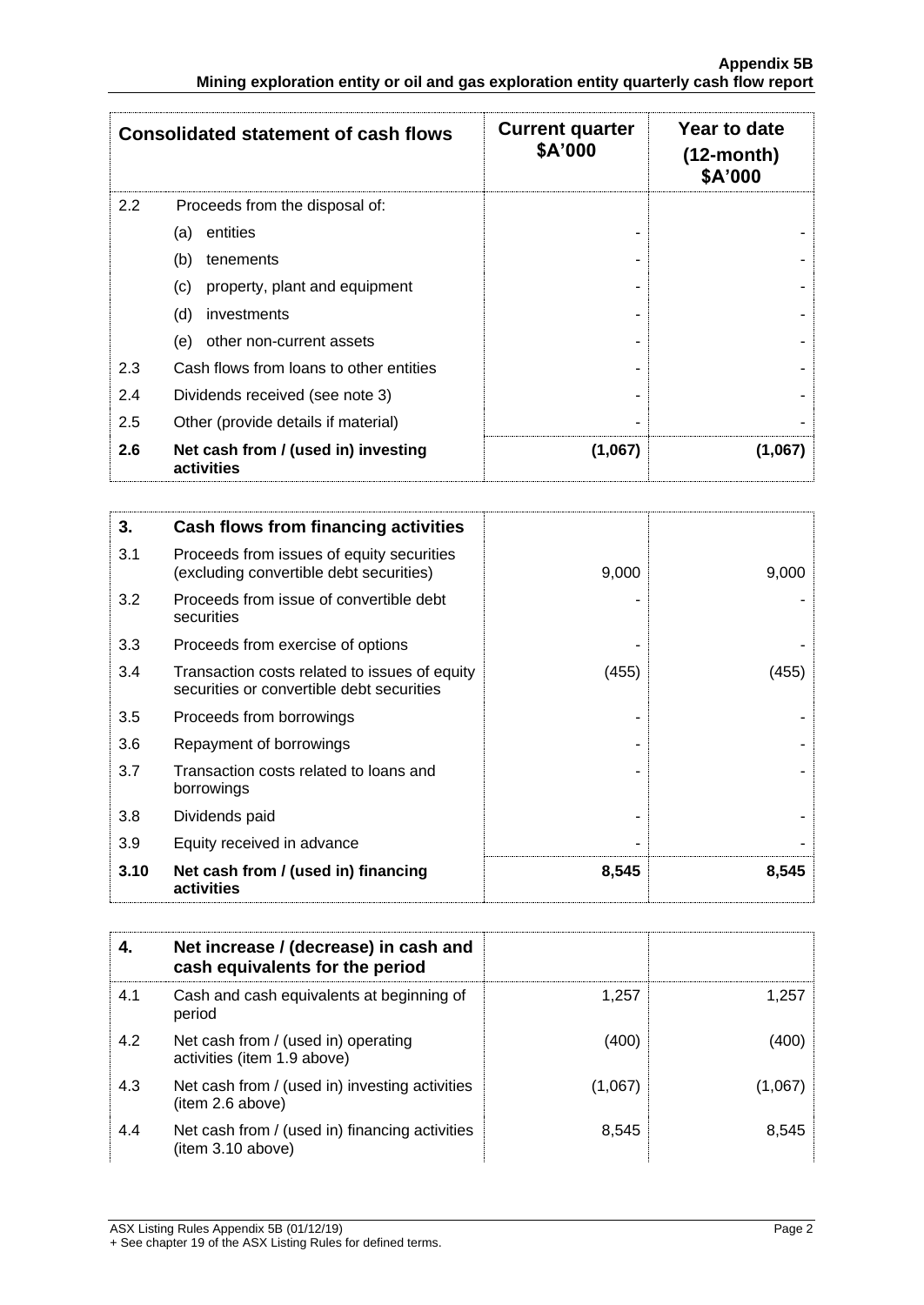|     | <b>Consolidated statement of cash flows</b>          | <b>Current quarter</b><br>\$A'000 | Year to date<br>$(12$ -month)<br>\$A'000 |
|-----|------------------------------------------------------|-----------------------------------|------------------------------------------|
| 4.5 | Effect of movement in exchange rates on<br>cash held |                                   |                                          |
| 4.6 | Cash and cash equivalents at end of<br>period        | 8.335                             | 8.335                                    |

| 5.  | Reconciliation of cash and cash<br>equivalents<br>at the end of the quarter (as shown in the<br>consolidated statement of cash flows) to the<br>related items in the accounts | <b>Current quarter</b><br>\$A'000 | <b>Previous quarter</b><br>\$A'000 |
|-----|-------------------------------------------------------------------------------------------------------------------------------------------------------------------------------|-----------------------------------|------------------------------------|
| 5.1 | <b>Bank balances</b>                                                                                                                                                          | 8.335                             | 1.257                              |
| 5.2 | Call deposits                                                                                                                                                                 |                                   |                                    |
| 5.3 | <b>Bank overdrafts</b>                                                                                                                                                        |                                   |                                    |
| 5.4 | Other (provide details)                                                                                                                                                       |                                   |                                    |
| 5.5 | Cash and cash equivalents at end of<br>quarter (should equal item 4.6 above)                                                                                                  | 8,335                             | 1.257                              |

| 6.  | Payments to related parties of the entity and their<br>associates                          | <b>Current quarter</b><br>\$A'000 |
|-----|--------------------------------------------------------------------------------------------|-----------------------------------|
| 6.1 | Aggregate amount of payments to related parties and their<br>associates included in item 1 | 123                               |
| 6.2 | Aggregate amount of payments to related parties and their<br>associates included in item 2 | 191                               |

Note: if any amounts are shown in items 6.1 or 6.2, your quarterly activity report must include a description of, and an explanation for, such payments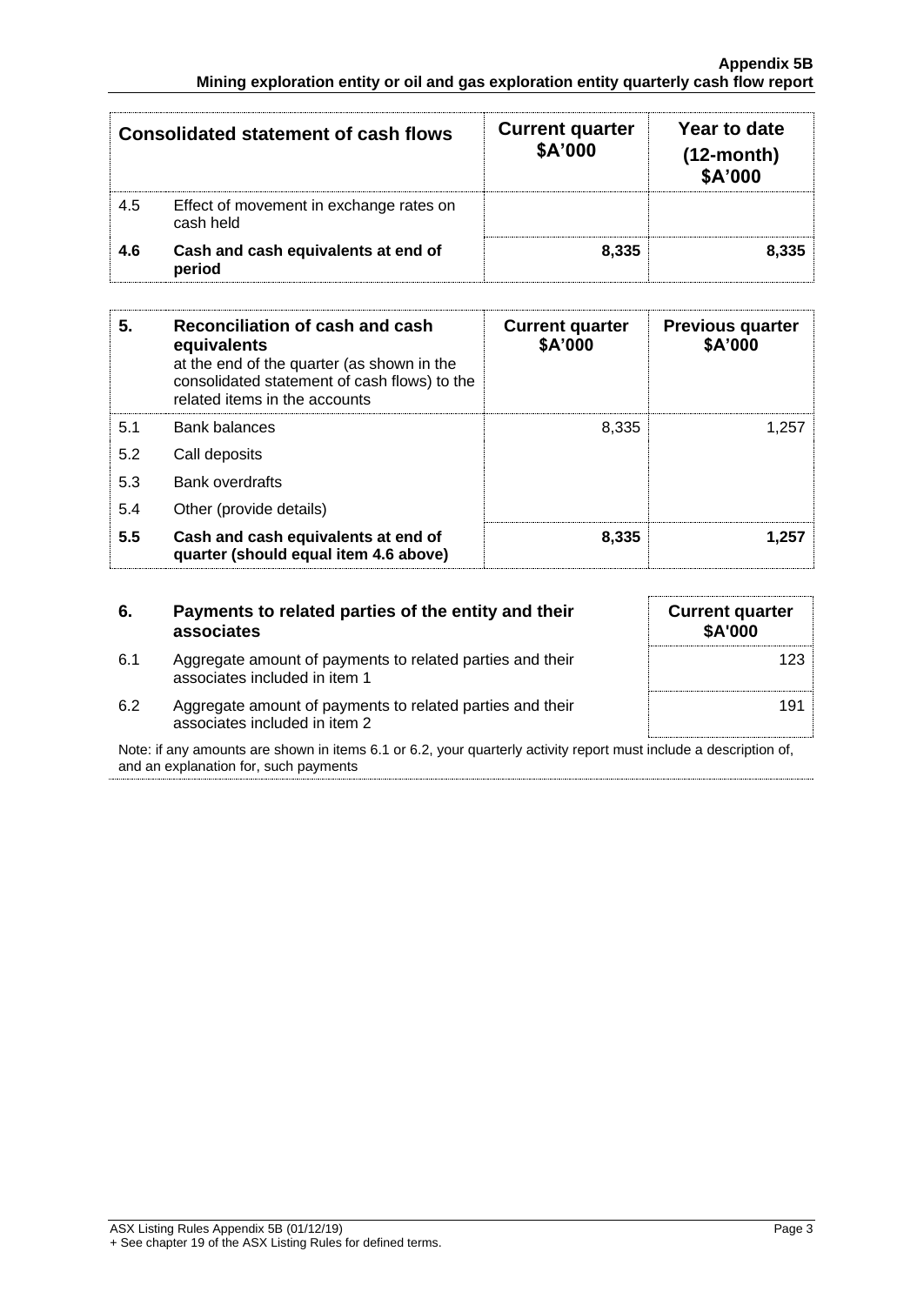| 7.  | <b>Financing facilities</b><br>Note: the term "facility' includes all forms of financing<br>arrangements available to the entity.<br>Add notes as necessary for an understanding of the<br>sources of finance available to the entity.                                                                                                               | <b>Total facility</b><br>amount at quarter<br>end<br>\$A'000 | Amount drawn at<br>quarter end<br>\$A'000 |
|-----|------------------------------------------------------------------------------------------------------------------------------------------------------------------------------------------------------------------------------------------------------------------------------------------------------------------------------------------------------|--------------------------------------------------------------|-------------------------------------------|
| 7.1 | Loan facilities                                                                                                                                                                                                                                                                                                                                      |                                                              |                                           |
| 7.2 | Credit standby arrangements                                                                                                                                                                                                                                                                                                                          |                                                              |                                           |
| 7.3 | Other (please specify)                                                                                                                                                                                                                                                                                                                               |                                                              |                                           |
| 7.4 | <b>Total financing facilities</b>                                                                                                                                                                                                                                                                                                                    |                                                              |                                           |
|     |                                                                                                                                                                                                                                                                                                                                                      |                                                              |                                           |
| 7.5 | Unused financing facilities available at quarter end                                                                                                                                                                                                                                                                                                 |                                                              |                                           |
| 7.6 | Include in the box below a description of each facility above, including the lender, interest<br>rate, maturity date and whether it is secured or unsecured. If any additional financing<br>facilities have been entered into or are proposed to be entered into after quarter end,<br>include a note providing details of those facilities as well. |                                                              |                                           |

| 8.  | Estimated cash available for future operating activities                     | \$A'000  |
|-----|------------------------------------------------------------------------------|----------|
| 8.1 | Net cash from / (used in) operating activities (Item 1.9)                    | (400)    |
| 8.2 | Capitalised exploration & evaluation (Item 2.1(d))                           | (1,062)  |
| 8.3 | Total relevant outgoings (Item $8.1 +$ Item $8.2$ )                          | (1, 462) |
| 8.4 | Cash and cash equivalents at quarter end (Item 4.6)                          | 8,335    |
| 8.5 | Unused finance facilities available at quarter end (Item 7.5)                |          |
| 8.6 | Total available funding (Item $8.4 +$ Item $8.5$ )                           | 8,335    |
| 8.7 | Estimated quarters of funding available (Item 8.6 divided by<br>Item $8.3$ ) | 5.70     |

8.8 If Item 8.7 is less than 2 quarters, please provide answers to the following questions:

1. Does the entity expect that it will continue to have the current level of net operating cash flows for the time being and, if not, why not?

Answer: Not applicable

2. Has the entity taken any steps, or does it propose to take any steps, to raise further cash to fund its operations and, if so, what are those steps and how likely does it believe that they will be successful?

Answer: Not applicable

3. Does the entity expect to be able to continue its operations and to meet its business objectives and, if so, on what basis?

Answer: Not applicable